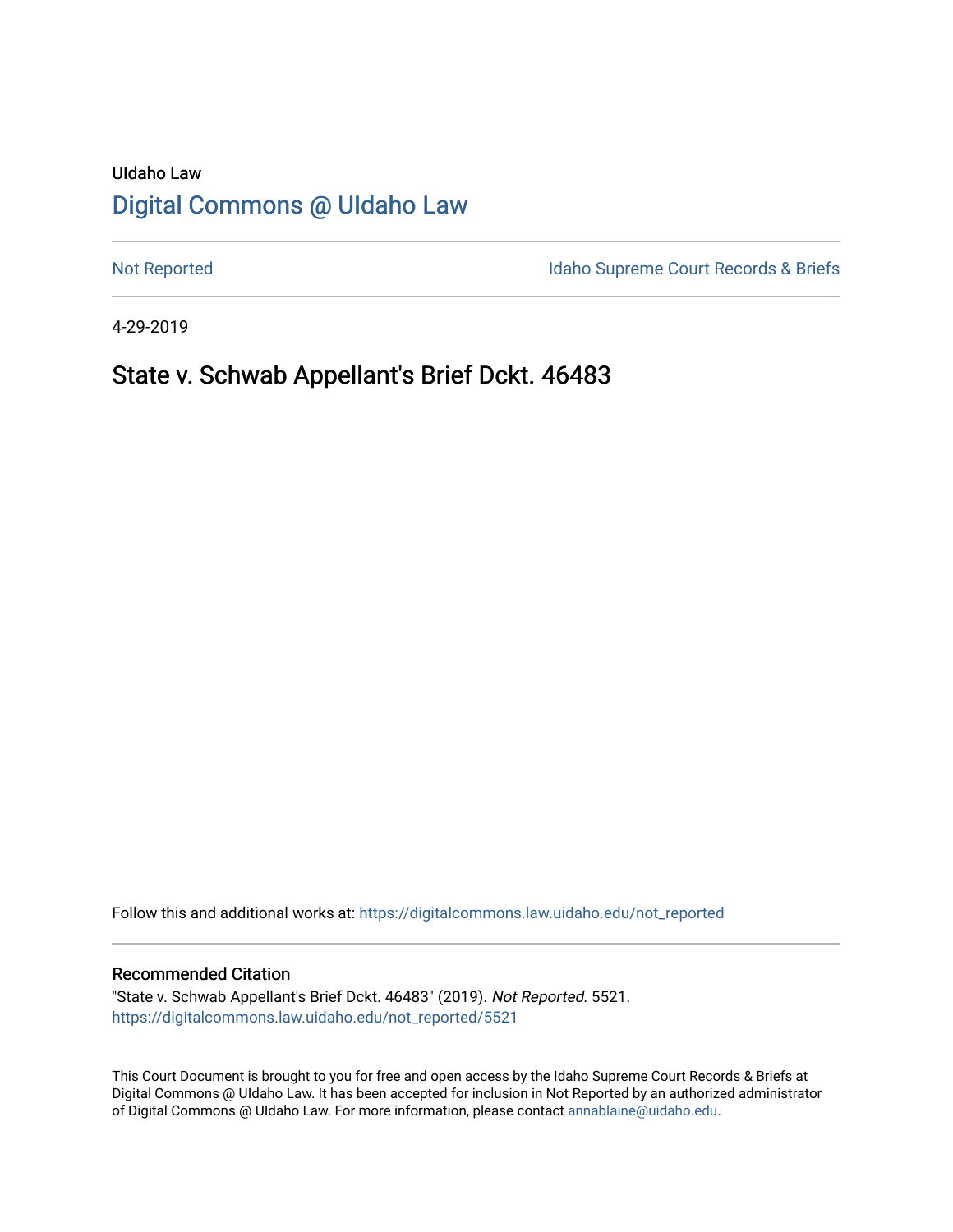Electronically Filed 4/29/2019 8:57 AM Idaho Supreme Court Karel Lehrman, Clerk of the Court By: Brad Thies, Deputy Clerk

ERIC D. FREDERICKSEN State Appellate Public Defender I.S.B. #6555

SALLY J. COOLEY Deputy State Appellate Public Defender **I.S.B.** #7353 322 E. Front Street, Suite 570 Boise, Idaho 83702 Phone: (208) 334-2712 Fax: (208) 334-2985 E-mail: documents@sapd.state.id. us

# IN THE SUPREME COURT OF THE STATE OF IDAHO

) ) ) ) ) ) ) ) )

| STATE OF IDAHO,         |
|-------------------------|
| Plaintiff-Respondent,   |
| $\mathbf{V}$ .          |
| ANTHONY CHARLES SCHWAB, |
| Defendant-Appellant.    |

NOS. 46483-2018 & 46484-2018 ADA COUNTY NOS. CRFE-2015-2232 & CR0l-18-24449

APPELLANT'S BRIEF

# STATEMENT OF THE CASE

## Nature of the Case

Pursuant to a plea agreement, Anthony Schwab pled guilty to possession of a controlled substance, heroin. He received a unified sentence of seven years, with two years fixed, and the court placed him on probation with the condition that he complete drug court. After a probation violation in 2016, the district court retained jurisdiction and then placed him on probation. He violated the terms of his probation by (and had his probation revoked for) committing a new crime: possession of a controlled substance, methamphetamine. On the new crime the district court sentenced Mr. Schwab to an aggregate unified sentence of five years, with two years fixed, to be served concurrently to his 2015 probation violation case.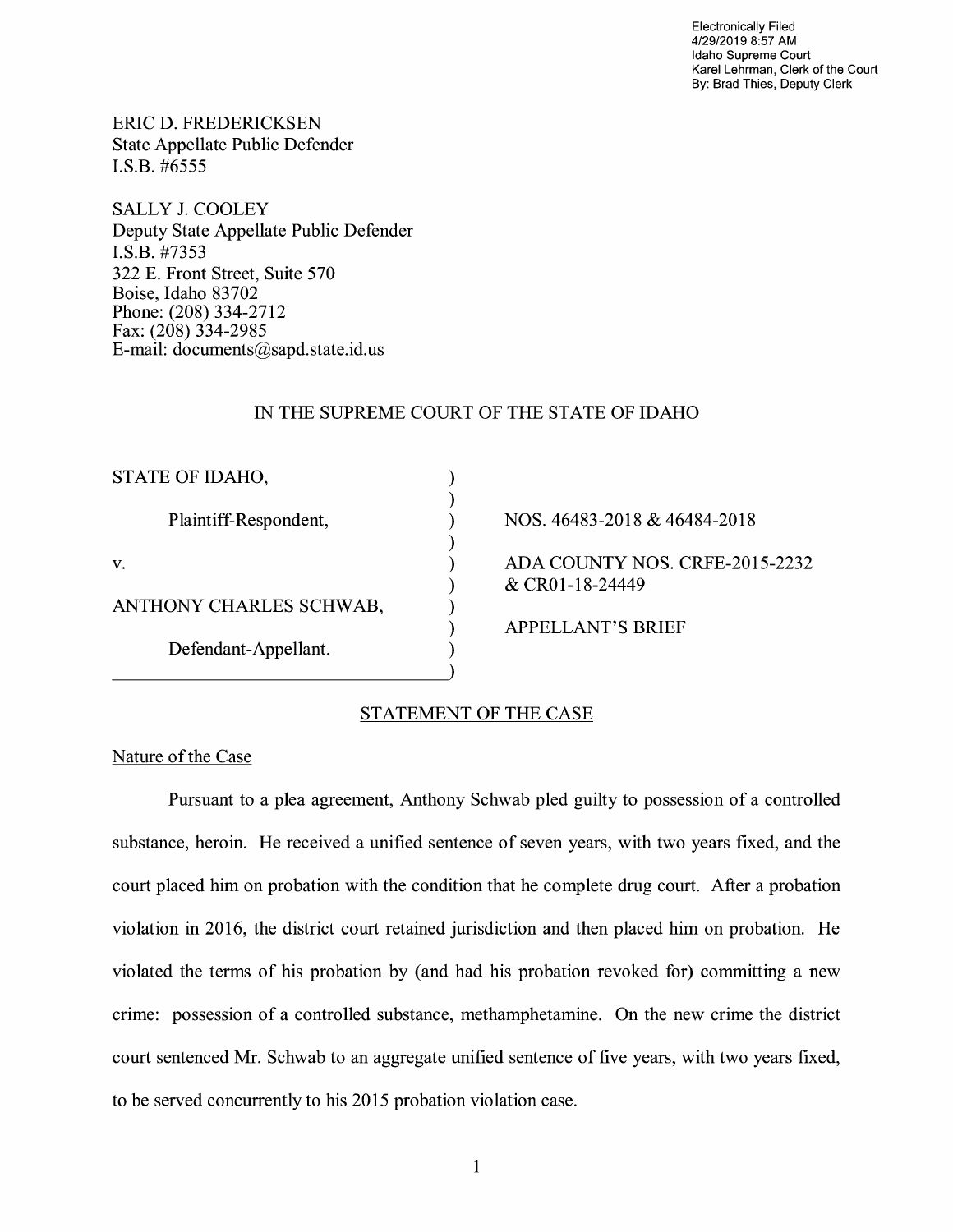On appeal, Mr. Schwab asserts that the district court abused its discretion by revoking his probation on the heroin case and by imposing an excessive sentence in the methamphetamine case.

## Statement of the Facts & Course of Proceedings

Supreme Court Docket No. 46483-2018 (Ada County district court case number CR-FE-2015-2232), *(hereinafter,* the heroin case), and Supreme Court Docket No. 46484-2018 (Ada County district court case number CR0l-18-24449), *(hereinafter,* the methamphetamine case)), have been consolidated for appellate purposes. (R., p.2.)

In the heroin case, on February 16, 2015, relatives contacted law enforcement about items of drug paraphernalia they had found in the bedroom where their nephew, Anthony Schwab, was residing. (Presentence Investigation Report *(hereinafter*, PSI),<sup>1</sup> p 3.) Law enforcement located syringes containing a substance that tested presumptively positive for heroin and a baggie with residue which tested presumptively positive for methamphetamine. (PSI, p.3.) Based on these facts, an Information was filed alleging that Mr. Schwab possessed heroin, methamphetamine, and drug paraphernalia. (R., pp.49-50.)

Mr. Schwab pled guilty to possession of a controlled substance, and was sentenced to seven years, with two years fixed, but the district court suspended the sentence and placed Mr. Schwab on probation for seven years. (R., pp.53-63, 82-87.) As a condition of probation, Mr. Schwab was required to complete drug court. (R., pp.82-83.)

In 2016, Mr. Schwab was discharged from drug court, and a report of probation violation was filed which alleged that he violated the terms and conditions of his probation by being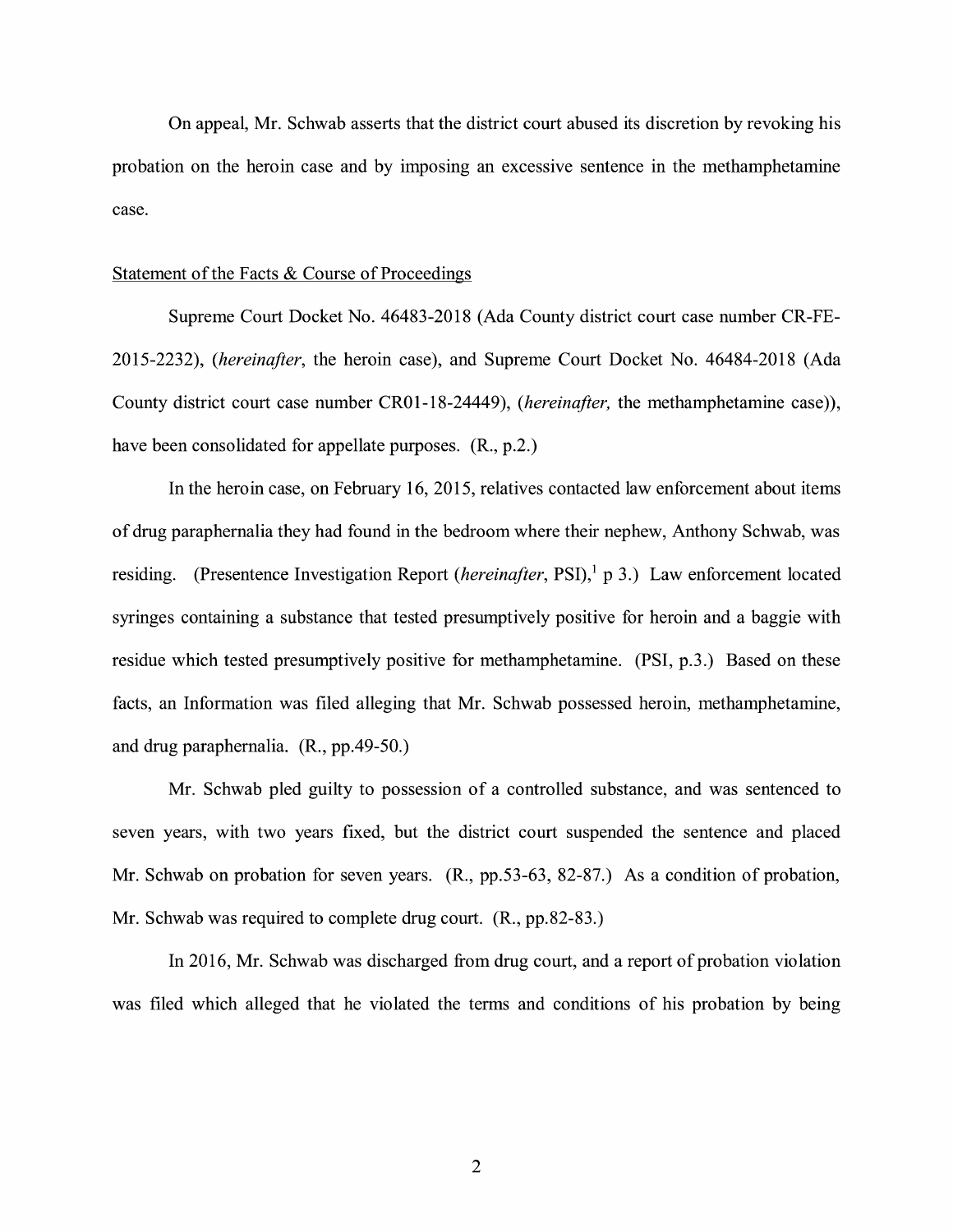discharged from drug court and by failing to pay his fines, fees, and restitution.  $(R_n, pp.109-$ 114.) After Mr. Schwab admitted to violating a term and condition of his probation, his probation was revoked, but the district court retained jurisdiction for 365 days. (R., pp.115-119.) Thereafter, Mr. Schwab was reinstated back on probation for seven years. (R., pp.122-126.)

In 2018, the State filed another report of probation violation. (R., pp.129-139.) The report alleged that Mr. Schwab violated the terms and conditions of his probation by: using controlled substances, by failing to complete rider aftercare programming, by absconding from probation, by failing to obtain his probation officer's permission prior to changing residences, and by committing a new crime-possession of a controlled substance in Ada County case number CR-01-18-24449 (the methamphetamine case). (R., pp.129-139, 149-154.)

Mr. Schwab admitted to violating some of the terms and conditions of his probation by committing a new crime. (10/1/18 Tr., p.4, Ls.7-24; R., p.158.) At Mr. Schwab's disposition hearing, Mr. Schwab asked the court to place him back on probation so he could complete the substance abuse treatment program he had been accepted into. (10/22/18 Tr., p.10, Ls.7-11.) The district court revoked his probation.  $(10/22/18 \text{ Tr.}, p.13, L.25 - p.14, L.5; R., pp.161-163.)$ Mr. Schwab filed a motion for leniency pursuant to I.C.R. 35. (R., pp.168-170.) Mr. Schwab's Rule 35 motion was denied.<sup>2</sup> (R., pp.174-175.) Mr. Schwab filed a timely notice of appeal. (R., pp.164-166.)

<sup>&</sup>lt;sup>1</sup> Appellant's use of the designation "PSI" includes the packet of documents grouped with the electronic copy of the PSI, and the page numbers cited shall refer to the corresponding page of the electronic file.

 $2$  Mr. Schwab does not assert on appeal that the district court erred by denying his Rule 35 motion, as no new or additional information was introduced in support of his motion for leniency. (R., pp.168-170, 174.) The Idaho Supreme Court has held that "[w]hen presenting a Rule 35 motion, the defendant must show that the sentence is excessive in light of new or additional information subsequently provided to the district court in support of the Rule 35 motion. *State v. Huffman,* 144 Idaho 201, 203 (2007). "An appeal from the denial of a Rule 35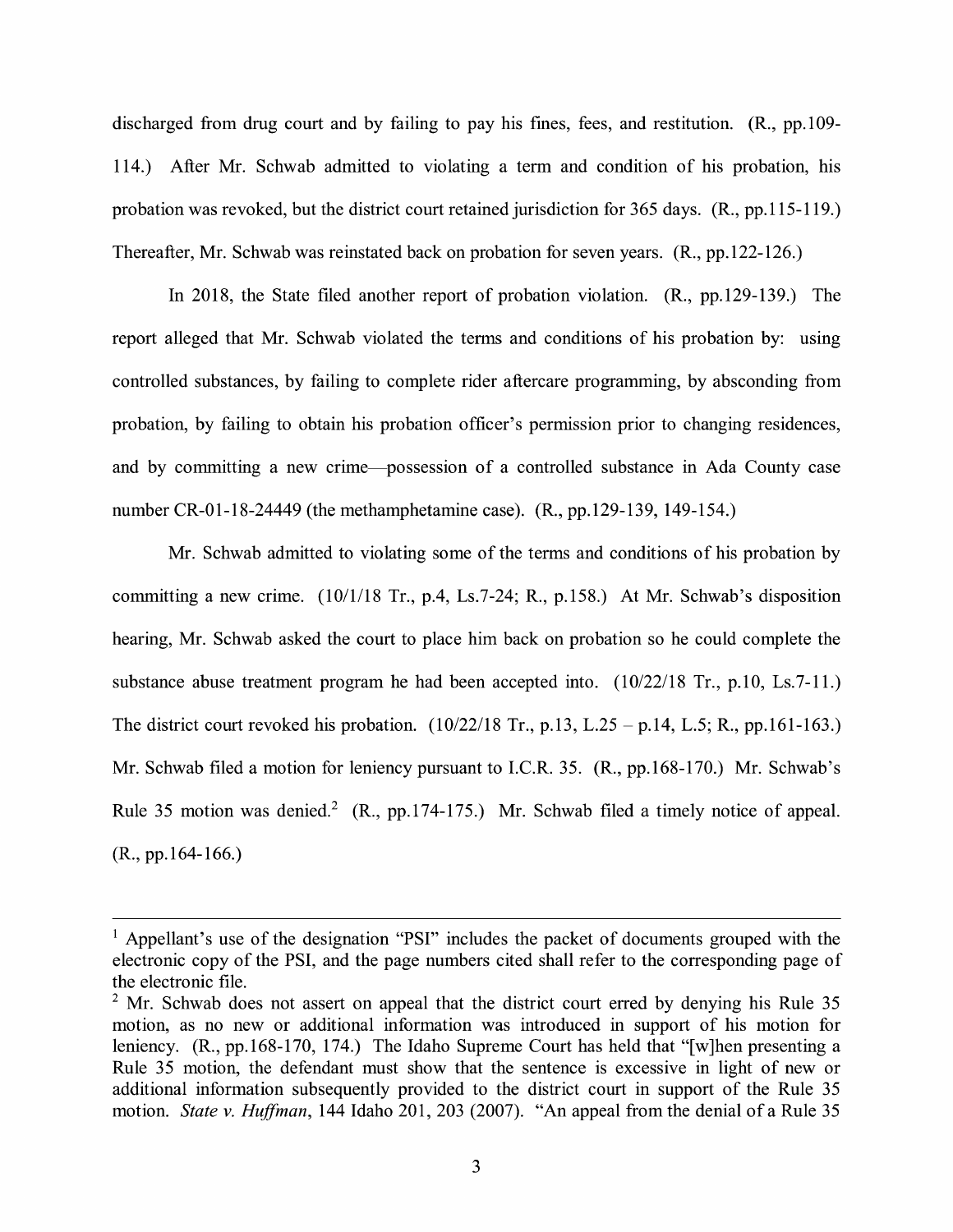In the methamphetamine case, on May 8, 2018, Mr. Schwab had contact with law enforcement, who found a plastic baggie containing residue that tested presumptively positive for methamphetamine. **(R.,** pp.130, 133, 202-203; 9/18/18 Tr., p.16, Ls.8-25.) Based on these facts, Mr. Schwab was charged by Information with one count of possession of a controlled substance, methamphetamine. **(R.,** pp.202-203.)

Pursuant to a plea agreement, Mr. Schwab pled guilty to possessing a controlled substance. (9/18/18 Tr., p.8, Ls.1-13 p.16, L.8 - p.17, L.12; R., pp.209, 211-218.) In exchange for Mr. Schwab's guilty plea, the State agreed to recommend a maximum sentence of seven years, with two years fixed, concurrent with the heroin case.<sup>3</sup> (9/18/18 Tr., p.10, Ls.1-18; **R.,** p.209.) At sentencing, the State recommended a sentence of five years, with two years fixed. (10/22/18 Tr., p.6, Ls.19-24; R., p.220.) Mr. Schwab's counsel asked the district court to place him on probation to allow him to complete the program he had been accepted into. (10/22/18) Tr., p.10, Ls.7-11; R., p.220.) Mr. Schwab was sentenced to five years, with two years fixed, for possession of methamphetamine. (8/14/18 Tr., p.13, Ls.22-24; R., pp.221-223.) The sentence was ordered to tum concurrent with the sentence executed in the heroin case. **(R.,** p.222.) Pursuant to I.C.R. 35, Mr. Schwab filed a motion for leniency. **(R.,** pp.228-230.) The district court denied the motion without a hearing.<sup>4</sup> (R., pp.234-235.) Mr. Schwab filed a timely notice of appeal. (R., pp.224-226.)

On appeal, Mr. Schwab contends that the district court abused its discretion in sentencing him excessively in the methamphetamine case. Mr. Schwab contends that the district court

motion cannot be used as a vehicle to review the underlying sentence absent the presentation of new information." *Id.* 

 $3$  As part of the plea agreement, the State also agreed to dismiss a misdemeanor case, Ada County case number CR0l-18-39759. (9/18/18 Tr., p.8, Ls.9-13.)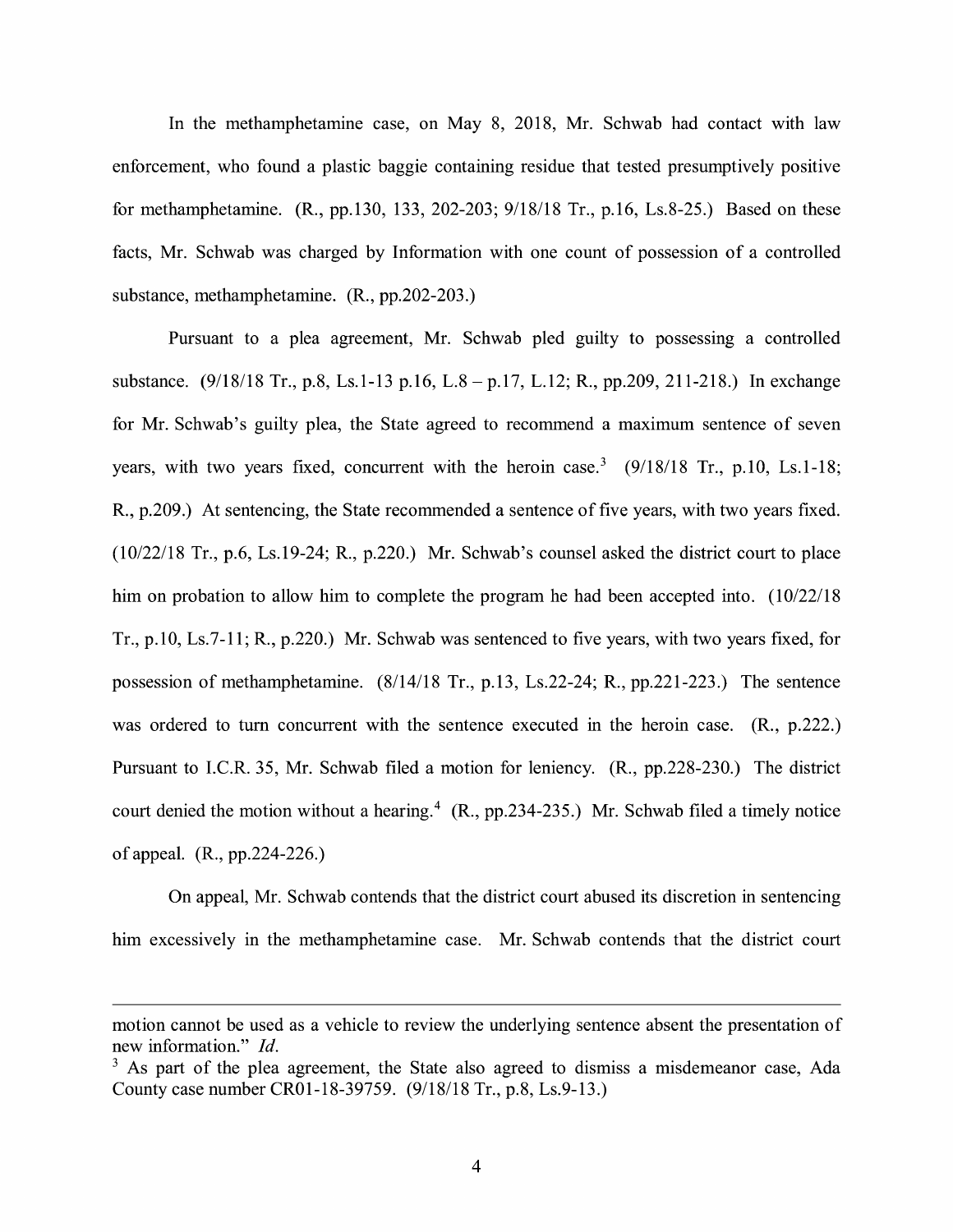abused its discretion by revoking his probation in the heroin case instead of suspending the sentence.

#### ISSUES

- I. Did the district court abuse its discretion when it sentenced Mr. Schwab to five years, with two years fixed, following his plea of guilty to one count of possession of methamphetamine?
- II. Did the district court abuse its discretion when it revoked Mr. Schwab's probation?

## ARGUMENT

#### I.

# The District Court Abused Its Discretion When It Sentenced Mr. Schwab To Five Years, With Two Years Fixed, Following His Plea Of Guilty To One Count Of Possession Of Methamphetamine

Mr. Schwab asserts that, given any view of the facts, his unified sentence of five years, with two years fixed, is excessive. Where a defendant contends that the sentencing court imposed an excessively harsh sentence, the appellate court will conduct an independent review of the record giving consideration to the nature of the offense, the character of the offender, and the protection of the public interest. *See State v. Reinke,* 103 Idaho 771 (Ct. App. 1982).

The Idaho Supreme Court has held that, "'[w] here a sentence is within statutory limits, an appellant has the burden of showing a clear abuse of discretion on the part of the court imposing the sentence."' *State v. Jackson,* 130 Idaho 293, 294 (1997) (quoting *State v. Cotton,* 100 Idaho 573, 577 (1979)). Mr. Schwab does not allege that his sentence exceeds the statutory maximum. Accordingly, in order to show an abuse of discretion, Mr. Schwab must show that in light of the governing criteria, the sentence was excessive considering any view of the facts. *Id.* The governing criteria or objectives of criminal punishment are: (1) protection of society; (2)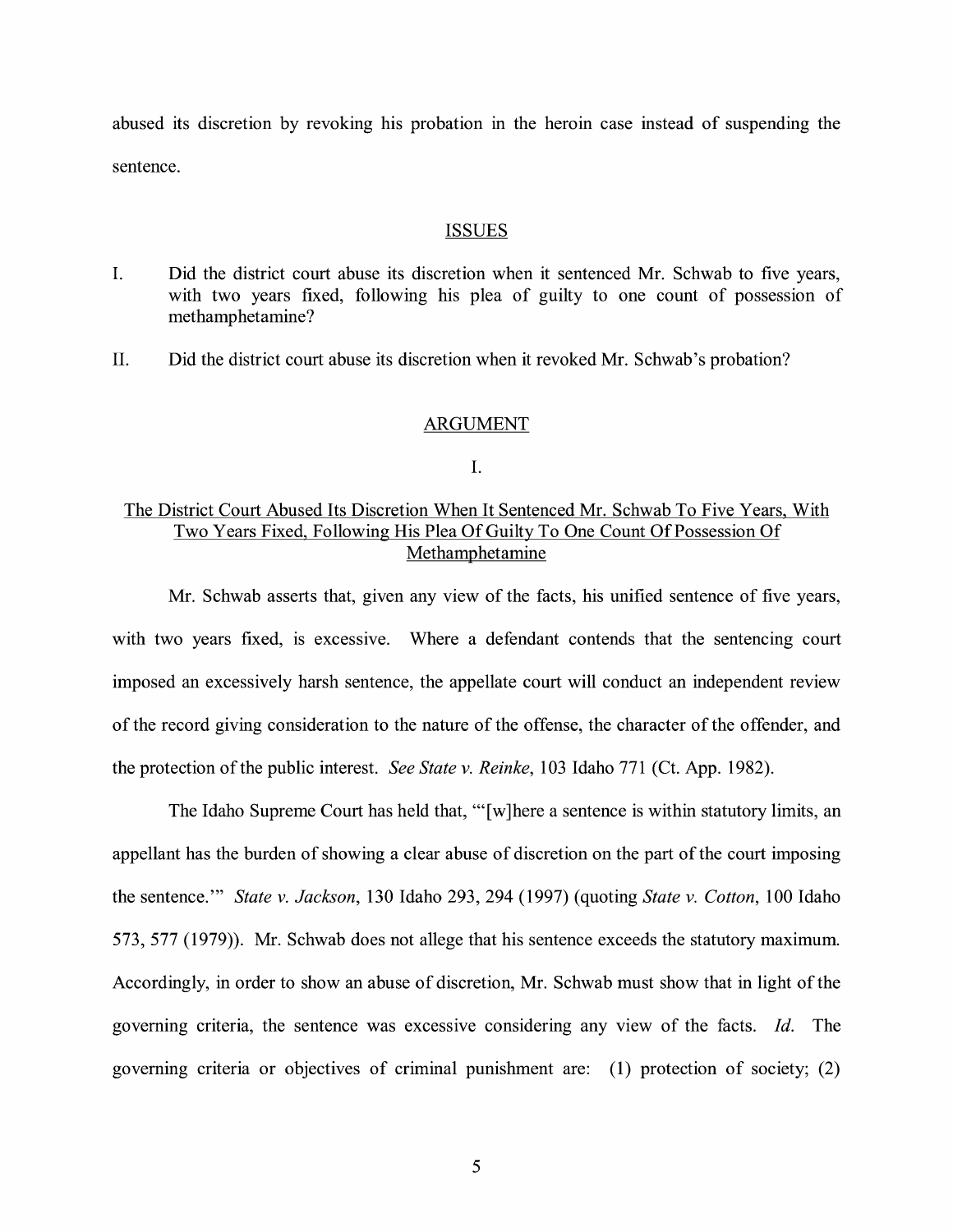deterrence of the individual and the public generally;  $(3)$  the possibility of rehabilitation; and  $(4)$ punishment or retribution for wrongdoing. *Id.* 

In light of Mr. Schwab's rehabilitative potential, the district court abused its discretion in sentencing him excessively. The district court failed to consider the fact that Mr. Schwab was aware of his controlled substances addiction, was interested in seeking treatment for his addiction, and that after completing the programming he had been accepted into, Mr. Schwab could likely be successful in the community.  $(10/22/18 \text{ Tr.}, p.10, L.7 - p.11, L.17.)$ 

The Idaho Supreme Court has held that substance abuse should be considered as a mitigating factor by the district court when that court imposes sentence. *State v. Nice,* 103 Idaho 89 (1982). In *Nice,* the Idaho Supreme Court reduced a sentence based on Nice's lack of a prior record, and the fact that "the trial court did not give proper consideration of the defendant's alcoholic problem, the part it played in causing the defendant to commit the crime and the suggested alternatives for treating the problem." *Id.* at 91. Additionally, the Idaho Supreme Court has ruled that ingestion of drugs and alcohol resulting in impaired capacity to appreciate criminality of conduct, could be a mitigating circumstance. *State v. Osborn,* 102 Idaho 405, 414 (1981). Mr. Schwab realizes that he has an addiction to controlled substances. (10/22/18 Tr., p.12, Ls.2-9.) However, Mr. Schwab wants to stop using and have a better life, and his goal is to stay sober.  $(10/22/18 \text{ Tr}$ , p.12, L.7 – p.13, L.5.)

Mr. Schwab has a supportive family and his employer to help him in his efforts to maintain his sobriety. (PSI, pp.6-8.) Mr. Schwab has a young son whom he loves very muchhis son is his world. (PSI, pp.6-8, 13-14.) He wants to be there for his son. (PSI, pp.8, 13-14.) *See State v. Shideler,* 103 Idaho 593, 594-595 (1982) (reducing sentence of defendant who had the support of his family and employer in his rehabilitation efforts).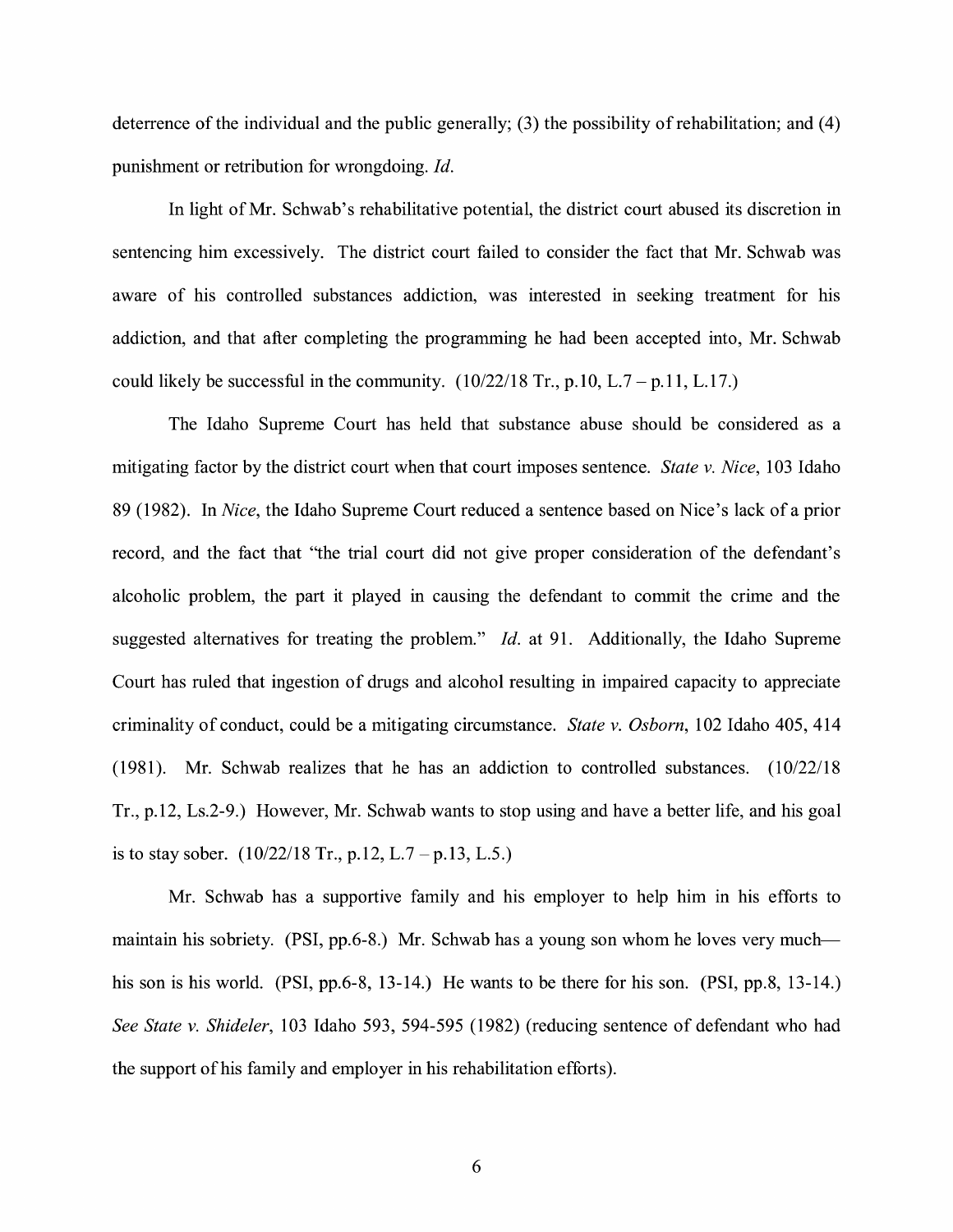Further, Mr. Schwab expressed remorse for his acts. At sentencing, Mr. Schwab wanted the court to know that he realized that he had an opiate addiction and that he needs help to remain sober. (10/22/18 Tr., p.11, L.23 – p.12, L.13.) Idaho recognizes that some leniency is required when a defendant expresses remorse for his conduct and accepts responsibility for his acts. *State v. Shideler,* 103 Idaho 593, 595 (1982); *State v. Alberts,* 121 Idaho 204, 209 (Ct. App. 1991). For example, in *Alberts,* the Idaho Court of Appeals noted that some leniency is required when the defendant has expressed "remorse for his conduct, his recognition of his problem, his willingness to accept treatment and other positive attributes of his character." *Alberts,* 121 Idaho at 209. In *Shideler,* the Idaho Supreme Court ruled that the prospect of Shideler' s recovery from his poor mental and physical health, which included mood swings, violent outbursts, and drug abuse, coupled with his remorse for his actions, was so compelling that it outweighed the gravity of the crimes of armed robbery, assault with a deadly weapon, and possession of a firearm during the commission of a crime. *Shideler,* 103 Idaho at 594-95. Therefore, the court reduced Shideler's sentence from an indeterminate term not to exceed twenty years to an indeterminate term not to exceed twelve years. *Id.* at 593. Mr. Schwab's circumstances are somewhat similar to the facts of both *Alberts* and *Shideler* in that he recognizes that he has an addiction to opiates, he wants treatment for his opiate abuse, and he showed considerable remorse for his actions.

Based upon the above mitigating factors, Mr. Schwab asserts that the district court abused its discretion by imposing an excessive sentence upon him. He asserts that had the district court properly considered his supportive family, substance abuse, and remorse, it would have imposed a less severe sentence by suspending his sentences and ordering him to complete New Life programming as a condition of his probation.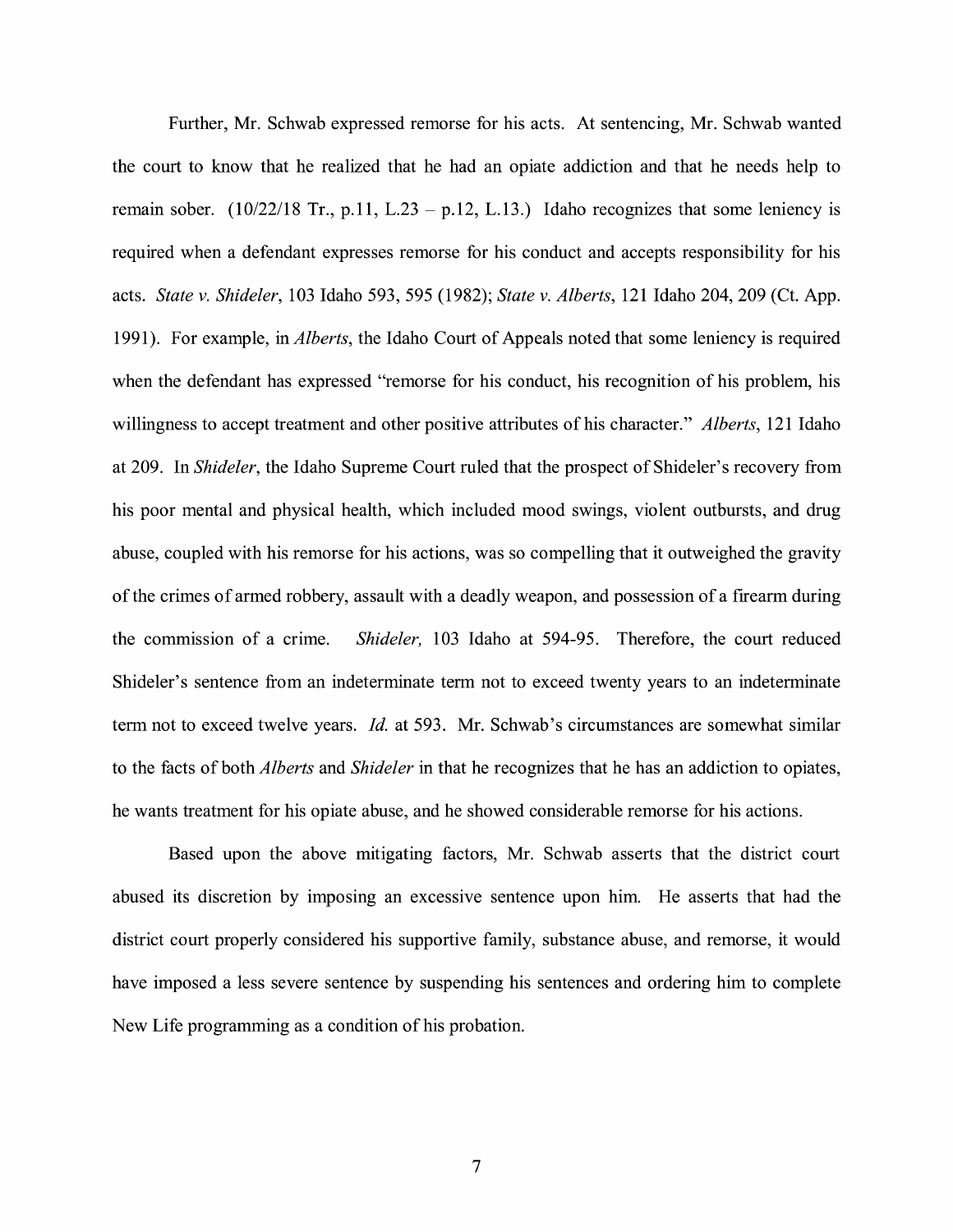II.

### The District Court Abused Its Discretion When It Revoked Mr. Schwab's Probation

Mr. Schwab asserts that the district court abused its discretion when it revoked his probation and executed his original sentence of seven years, with two years fixed. He asserts that his probation violations did not justify revoking probation, especially in light of the goals of rehabilitation and the fact that the protection of society could be best served by his continued supervision under the probation department.

There are generally two questions that must be determined by the district court in addressing allegations of probation violations: first, the court must determine whether the defendant actually violated the terms and conditions of his probation; and second, if a violation of probation has been found, the trial court must then decide the appropriate remedy for the violation. *State v. Sanchez,* 149 Idaho 102, 105 (2009). "The determination of whether a probation violation has been established is separate from the decision of what consequence, if any, to impose for the violation." *Id.* (quoting *State v. Thompson,* 140 Idaho 796, 799 (2004)). Once a probation violation has been found, the district court must determine whether it is of such seriousness as to warrant revoking probation. *State v. Chavez,* 134 Idaho 308, 312 (Ct. App. 2000). However, probation may not be revoked arbitrarily. *State v. Adams,* 115 Idaho 1053, 1055 (Ct. App. 1989). The district court must decide whether probation is achieving the goal of rehabilitation and whether probation is consistent with the protection of society. *State v. Leach,*  135 Idaho 525, 529 (Ct. App. 2001). If a knowing and intentional probation violation has been proved, a district court's decision to revoke probation will be reviewed for an abuse of discretion. LC. § 20-222; *Leach,* 135 Idaho at 529.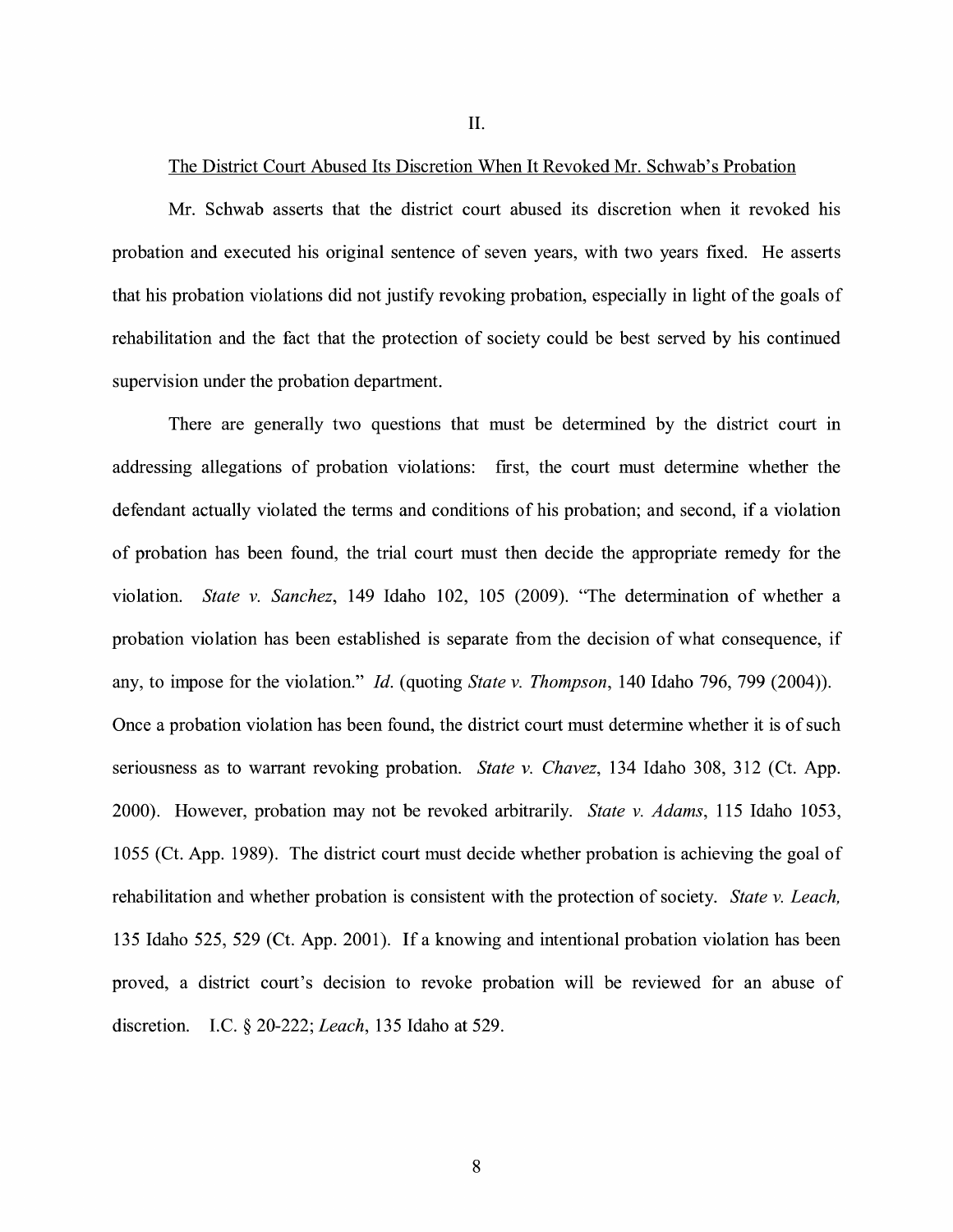In reviewing a trial court's decision for an abuse of discretion, the relevant inquiry regards four factors:

Whether the trial court: (1) correctly perceived the issue as one of discretion;  $(2)$ acted within the outer boundaries of its discretion; (3) acted consistently with the legal standards applicable to the specific choices available to it; and (4) reached its decision by the exercise of reason.

*Lunneborg v. My Fun Life,* 163 Idaho 856, 863 (2018).

Only if the trial court determines that alternatives to imprisonment are not adequate in a particular situation to meet the state's legitimate interest in punishment, deterrence, or the protection of society, may the court imprison a probationer who has made sufficient, genuine efforts to obey the terms of the probation order. *State v. Lafferty,* 125 Idaho 378, 382 (Ct. App. 1994). Mr. Schwab asserts that the district court abused its discretion by failing to reach its

decision to revoke his probation by the exercise of reason.

Here, Mr. Schwab showed good insight into his addiction issues and his criminal

thinking-he wants to get better. Mr. Schwab can be rehabilitated and be a productive member

of society. As Mr. Schwab told the court:

[A] s I stand here today, I find myself very nervous and scared. Scared what the future may hold. And I've reached the point in my life where I'm tired of being sick. Sick of watching my loved ones suffer as I have while this disease slowly kills me.

I continue to give up everything to stay on the path of chemical dependency and self-destruction.

Substance abuse has always plagued me and allowed me to wrongfully hurt those that I love, and today I'm over it. I'm done living this way. I realize I cannot stop using on my own. I need help. I need to start from ground zero, and I know that the New Life Program is the program meant for me. It is my level ground.

 $(10/22/18$  Tr., p.11, L.23 – p.12, L.13.)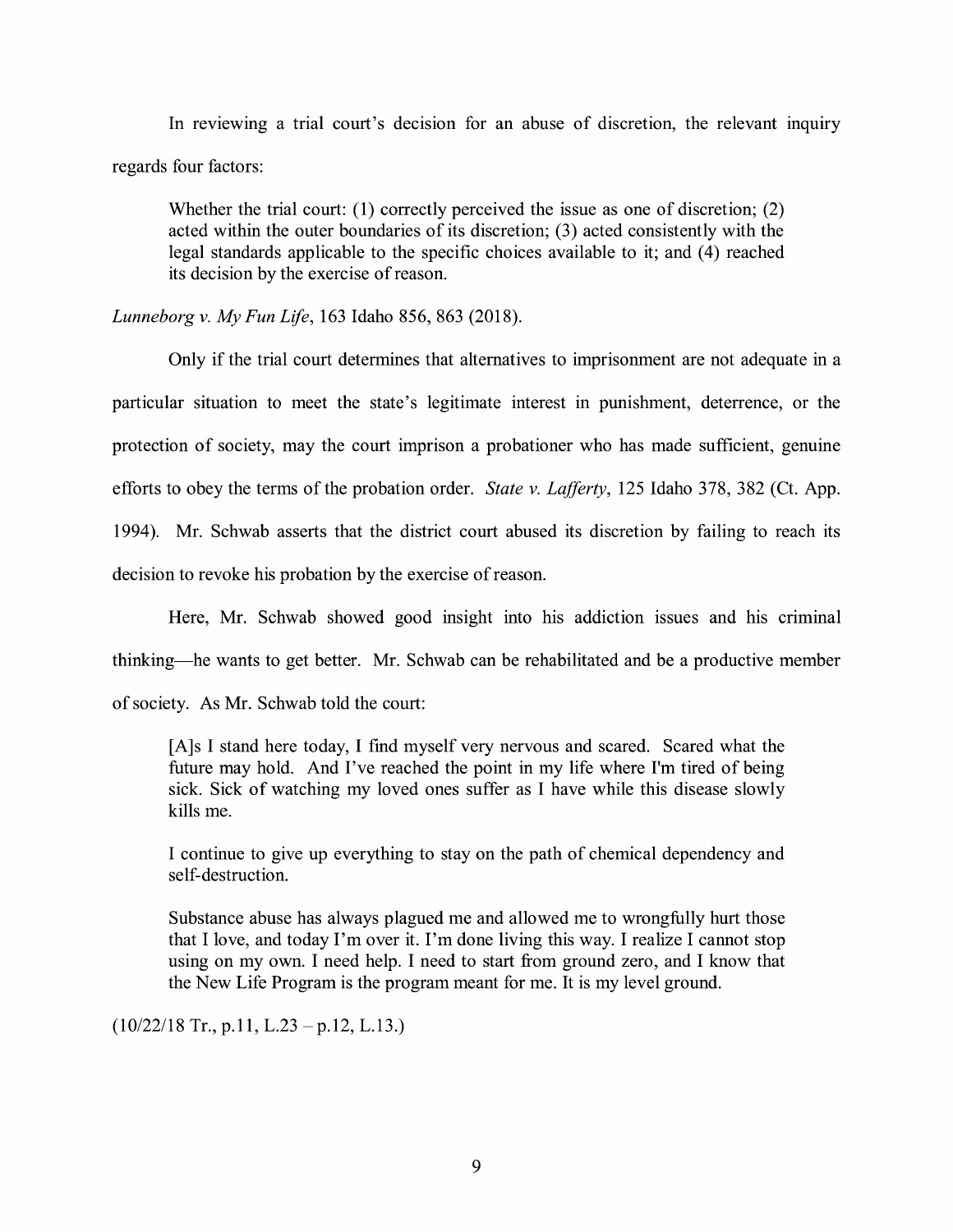Mr. Schwab asserts that the district court abused its discretion in finding that his probation violations justified revocation, in light of his rehabilitative potential and his insight into the issues that initially brought him before the district court. The district court failed to reach its decision not to reinstate Mr. Schwab on probation and order him to complete the New Life Program by an exercise of reason, where he had already been accepted into the program and was ready to complete an intensive inpatient treatment program to help him remain sober from controlled substances.  $(10/22/18$  Tr., p.10, Ls.7-25; p.12, L.4 - p.13, L.5.) The New Life Program is an intensive, community-based program with a duration of 12 to 18 months. (10/22/18 Tr., p.10, Ls.7-21.) Mr. Schwab is addicted to opiates, but is ready to stay sober and stop alienating his loved ones.  $(10/22/18 \text{ Tr.}, p.11, L.25 - p.12, L.10; PSI, p.6.)$ 

In light of all of the mitigating evidence that was presented to the district court that demonstrates Mr. Schwab's significant rehabilitative potential, the district court abused its discretion when revoked his probation.

## **CONCLUSION**

Mr. Schwab respectfully requests that this Court reduce his sentences as it deems appropriate or place him on probation in both cases. Alternatively, he requests that his case be remanded to the district court for a new probation violation and sentencing hearing.

DATED this 29<sup>th</sup> day of April, 2019.

/s/ Sally J. Cooley SALLY J. COOLEY Deputy State Appellate Public Defender